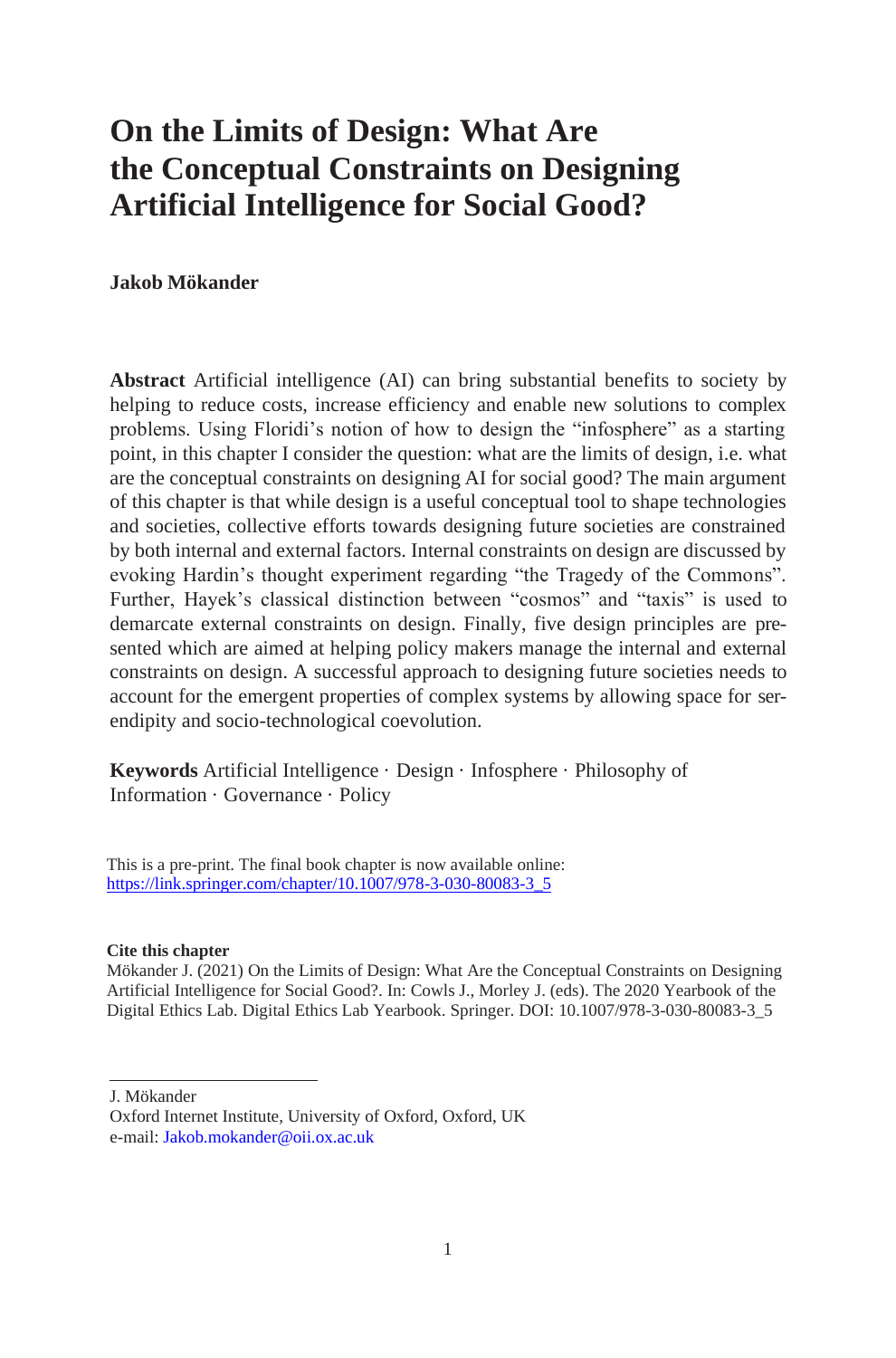## **1 Introduction**

Artificial intelligence (AI) can bring substantial benefits to society by helping to reduce costs, increase efficiency and enable new solutions to complex problems (Taddeo and Floridi 2018). Because AI is malleable (Tavani 2002), the potential uses of computers are only limited by human creativity (Moor 1985). According to Floridi (2018), the main challenge in the age of AI is thus not innovation, but how to design the infosphere. This implies, Floridi suggests, that a normative cascade should be used to shape mature information societies that we can be proud of. To this aim, the "logic of design" puts the model (i.e. a blueprint), as opposed to the characteristics of the system, in the centre of the analytical process (Floridi 2017).

With Floridi's notion of design as a starting point, I propose to consider the question: what are the limits of design? The main argument of this chapter is that while design is a useful conceptual tool to shape technologies and societies, collective efforts towards designing future societies are constrained by both internal and external factors. The lack of goal convergence in distributed multi-agent systems makes it hard to define what the preferred blueprint or model should be in the first place (Helbing 2019). Moreover, the emergent properties of complex systems limit our ability to design them—even if a model is agreed upon (Hayek 1973a).

To support the main thesis, this chapter is divided into five sections. First, the Philosophy of Information is introduced to frame the subsequent discussion. Second, a literature review helps formulate a more precise research question: what are the conceptual constraints on designing AI for social good? Third, the internal constraints on design are discussed by evoking Hardin's (1968) thought experiment "the Tragedy of the Commons". Fourth, Hayek's (1973a) classical distinction between "cosmos" and "taxis" respectively is used to demarcate external constraints on design. Finally, five design principles aimed at helping policy makers manage the internal and external constraints on design are presented.

Although this chapter demonstrates the limits of design, it neither diminishes the importance nor the desirability of thinking about the future in terms of design. On the contrary, by highlighting the conceptual constraints on designing AI for social good, the aim is to contribute to the discourse about the dynamic relationship between innovation and governance. A successful approach to designing future societies, this chapter concludes, needs to account for the emergent properties of complex systems by allowing space for serendipity and socio-technological coevolution.

#### **2 The Philosophy of Information and the Logic of Design**

The world is experiencing a rapid process of digitalisation (Kolev 2018), through which ICTs have come to permeate all aspects of society from healthcare to dating (Cath et al. 2018a, b). Some societies not only use, but are dependent on ICTs for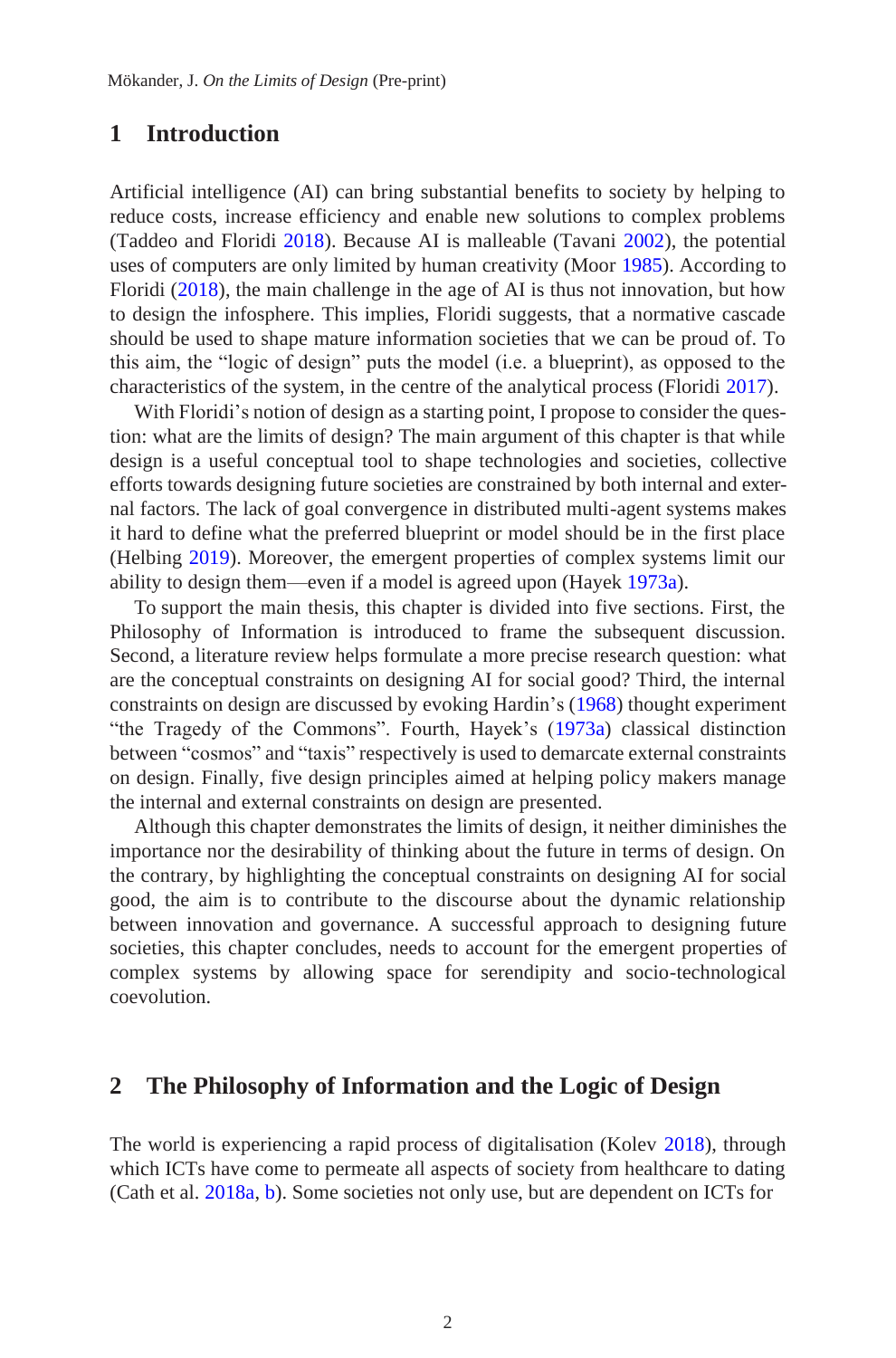their very functioning (Floridi 2014). As part of this digital transformation, AI is increasing the potential impact of human actions to such an extent that our former ethical frameworks can no longer contain them (Jonas and Herr 1984).

As a result of what Floridi (2015) calls the blurring between reality and virtuality, human societies struggle to formulate positive visions or blueprints for the future. However, as Moor (1985) points out, policy vacuums are often products of conceptual vacuums. While philosophy is incapable of addressing factual issues, it can provide us with the necessary vocabulary to articulate problems and evaluate solutions (Bencivenga 2017). For the purpose of exploring the limits of design, I argue that the Philosophy of Information is a fruitful attempt to address this conceptual vacuum by adopting an information-centric level of abstraction.

An information-centric level of abstraction (LoAi) views the world in terms of the creation, storage, processing and manipulation of information as well as the relationships between informational entities (Floridi 2008). While a phenomenon can be described by many different LoAs, the appropriate LoA contains only the necessary conditions (Floridi and Sanders 2004). Because digital technologies provide new affordances for our creative design efforts (Floridi 2017), this chapter adopts LoAi to analyse the constraints on design.

By adopting LoAi, Information Ethics (IE) suggests that there is something more fundamental than life, namely being, and something more fundamental than suffering, namely entropy (Floridi 2014a, b). It follows that all entities have an intrinsic moral value and can count as moral patients (Hepburn 1984). The main takeaway, with regards to the limits of design, is that IE addresses agents not just as 'users' of the world, but also as 'producers' who are responsible for its well-being.

In *The Logic of Design as a Conceptual Logic of Information* (2017), Floridi argues that by shifting the focus from describing the system to designing the model, we can proactively participate in shaping the infosphere of tomorrow. Although the idea might seem radical, it is in fact already happening. Most sciences, including engineering and jurisprudence, do not only study their systems; they simultaneously build and modify them. According to IE, the possibility to design future societies also comes with a moral obligation to do so according to blueprints that allows for the flourishing of the entire infosphere. Next, I thus turn to explore the possibilities of designing AI for social good.

#### **3 Artificial Intelligence and Design for Social Good**

For the purpose of this chapter, AI is defined as "a resource of interactive, autonomous, and self-learning agency that can deal with tasks that would otherwise require human intelligence to be performed successfully" (Floridi and Cowls 2019). Using this definition, AI relates to design for social good in at least three different ways. First, AI can be the object of design, as developers attempt to design robust and trustworthy software (Russell et al. 2015). Second, AI can be the agent of design, since interactive, autonomous and adaptable systems influence and manipulate their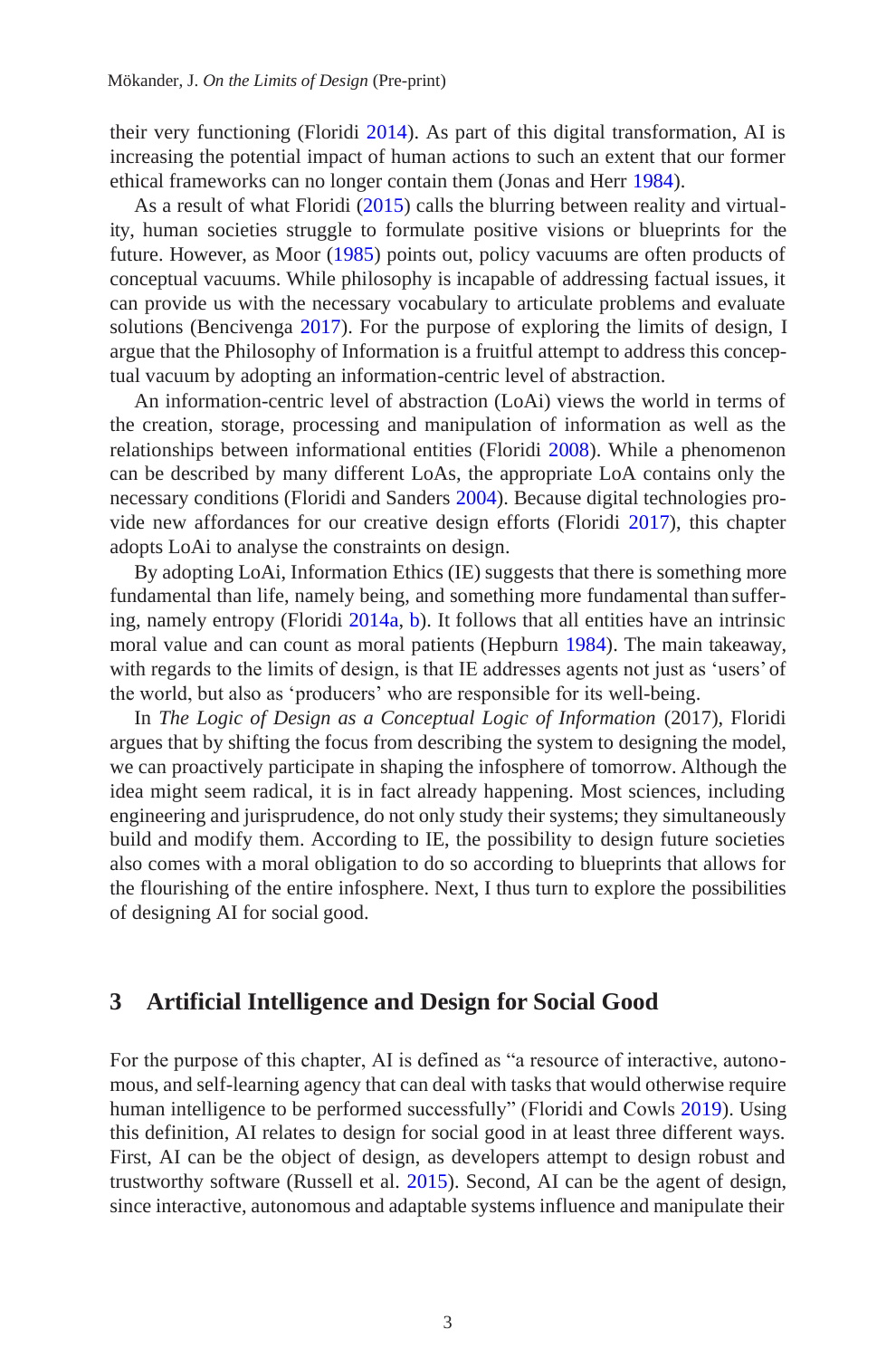environment (Floridi and Sanders 2004). Third, AI can be the mediator in the design process, serving as a tool to find more innovative and accurate solutions (Taddeo and Floridi 2018). Although this chapter focuses on the latter aspect of AI as a tool for design, all three cases will be considered in turn.

As an object of design, AI systems pose ethical risks related to bias, discrimination and transparency (Leslie 2019) as well as normative challenges like the transformative effects of recommender systems (Milano et al. 2019). While over 100 reports have proposed guidelines for ethical AI design, researchers have started to converge on a set of principles in line with classical bioethics, including beneficence, non-maleficence, autonomy, justice and explicability (Floridi and Cowls 2019). A discussion of which ethical principles to embed in AI is beyond the scope of this chapter. Instead, it suffices to acknowledge that some principles, like for example accuracy and privacy, conflict and require trade-offs for which there are no easy solutions (AI HLEG 2019). It is therefore essential to note that vague concepts like fairness and justice mask underlying political tensions (Mittelstadt 2019). These inherent conflicts create internal constraints on design. Or, as Russell et al. (2015) put it; in order to build robustly benevolent systems, we need to define good behaviour in each domain.

As an agent of design, AI systems challenge the view of moral agents as necessarily human in nature (Floridi and Sanders 2004). By adopting LoAi, however, IE does not discriminate between human and artificial agents. This has two important implications. First, expanding the class of moral entities to include artificial agents (as well as organisations and legal persons) allows for moral responsibility to be distributed (Floridi 2014). This is essential to ensure accountability in case some harm is caused by a distributed system, a scenario which is becoming increasingly plausible in information societies. Second, by disregarding both agents and their actions, IE shifts focus to the moral patient and the features of the infosphere that we want to see pursued or avoided (Floridi 2016a). Humans alone have, however, had difficulty converging on visions for a good AI society (Cath et al. 2018a, b). It is therefore hard to see how this becomes any easier as the class of moral agents is expanded.

Finally, AI can be a mediator in the design process insofar as it is applied as a tool to solve societal challenges (Cowls et al. 2019). In fact, AI can support the achievement of all UN Sustainable Development Goals (SDGs) (Vinuesa et al. 2019). Already, AI supports renewable energy systems and smart grids which are needed to address climate change. Moreover, AI can improve government in at least three ways: by personalising public services, making more accurate forecasts, and simulating complex systems (Margetts and Dorobantu 2019). However, many AIbased projects fail due to heedless deployment or poor design (Cath et al. 2018a, b). Some AI systems even end up having negative consequences, including the loss of employment opportunities following automation, or the increased inequalities resulting from the data economy (Vinuesa et al. 2019).

Since digital computers may theoretically carry out any operation which could be done by a human (Turing 1950), the number of potential use cases is infinite. However, the range of computable problems is not the same as the range of human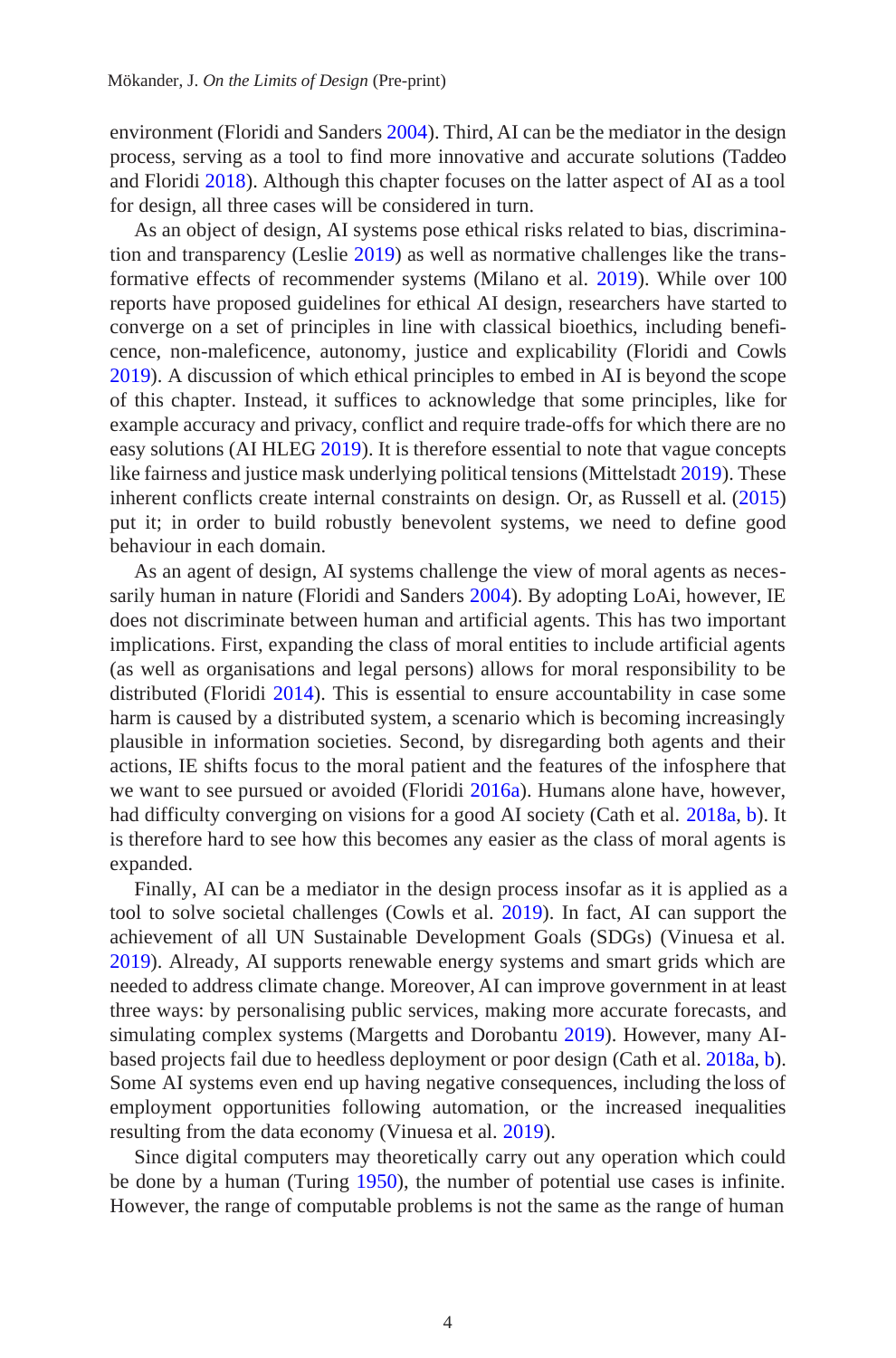problems (Weizenbaum 1984). It would therefore be pointless to extend the list of positive and negative examples of AI-applications. Instead, the lessons learned from AI as a tool for designing "good societies" indicate that policies concerning AI are subject to the same constraints as all governance. These include, but are notlimited to, internal incoherence of preferences, inability to access resources, imperfect information and asymmetries between top-down directives and bottom-up incentives (Weiss 2011). Next, I therefore proceed to discuss two classical governance dilemmas, the tragedy of the commons and the distributed nature of knowledge in society, from a design perspective.

# **4 Collective Action Problems and the InternalConstraints on Design**

In this section, I explore the internal constraints on design by, in line with IE, assuming that some states of the infosphere are morally better than others (Floridi 2014). This assumption is not controversial in itself, but deeply rooted in both consequentialist and deontological ethical traditions (Benn 1998). However, while such an assumption is a precondition for designing AI for social good, it does not address the hard question of which states are to be preferred.

On the one hand, the moral laws of IE enable an axiomatic evaluation from an ontocentric perspective (Floridi  $2014$ ). On the other hand, ethical principles vary depending on cultural contexts and the domain of analysis (Taddeo and Floridi 2018). Consequently, there is a tension between the ontocentric and the anthropocentric approach, since the latter is based on the principle that "good" and "evil" are not only identified by human beings but depend on human interests and perspectives. To act as stewards of the infosphere, humans would therefore need to overcome both our anthropocentric biases and manage our internal collective action problems.

Since the earliest days of human existence, communities have been faced with collective action problems. Popularised by Mancur Olson's seminal work *The Logic of Collective Action* (Olson 1965), the term describes situations in which all agents would be better off cooperating, but fail to do so because of individual incentives that discourage joint action. One example, provided by David Hume in *A Treatise of Human Nature* (Hume 1739) chronicles a village attempting to drain a meadow. It would be difficult, Hume assesses, for the villagers to concert and execute such a complicated task while each seeks a pretext to free himself of the trouble and lay the whole burden on others. It may hence seem that ruin is the destination toward which all men rush, each pursuing his own best interest.

In today's increasingly interconnected world, global challenges like climate change and nuclear proliferation are examples of collective action problems (Shackelford 2016) that threaten the future flourishing of both humanity and the larger infosphere. These challenges are global in a twofold sense; they concern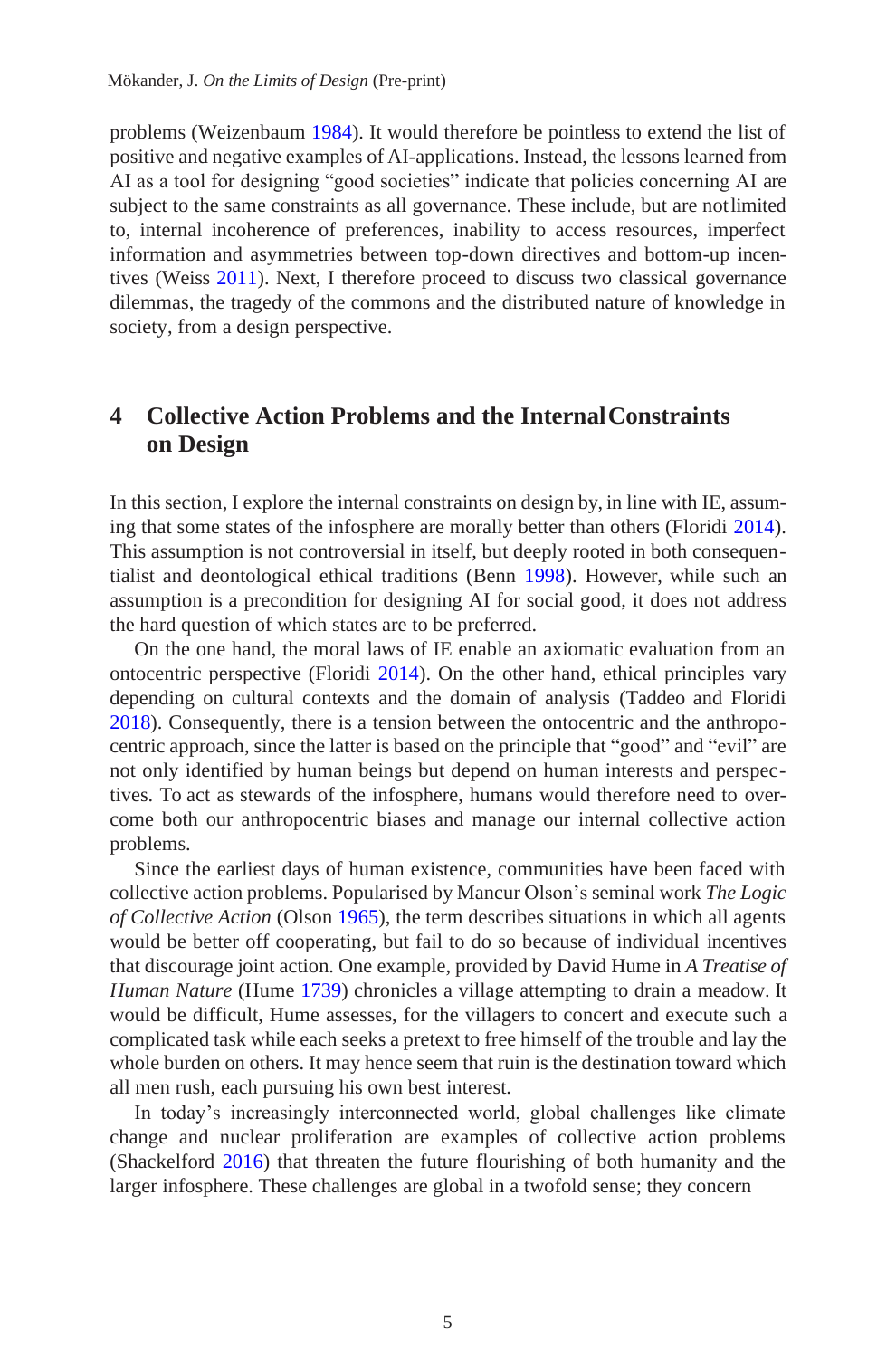humankind as a whole, and they can only be solved by humankind as a whole (Hofkirchner 2010). Consequently, any attempt to shape the future must address the questions: what should be maximized? and, how are collective action problems to be overcome?

The tragedy of the commons (TC) is an example of a collective action problem that is particularly applicable to shared environments. In *The Tragedy of the Commons* (1968), Hardin shows that it is "rational" for people to pollute the air, or pick flowers in national parks, as long as there is no personal cost involved. Moreover, neither appealing to conscientiousness nor introducing legislation seem to alleviate TC, since such measures either go counter to evolution (i.e. are not favoured by natural or sexual selection) or are hard to enforce. Hardin's insights about TC also translate into the digital realm. Artificial agents may, for example, exploit or pollute the infosphere (Greco and Floridi 2004). One example of TC in the infosphere is the excessive use of bandwidth by individuals or organisations, without any consideration of the needs of other users.

At the same time, AI and digital platforms provide agents with new tools to coordinate collective action (Helbing 2019). Digital technologies and infrastructure thereby contribute to a beneficial development in at least three ways. First, it is possible to shape an infrastructure that, although not morally good or evil in itself, can facilitate or hinder actions that lead to good or evil states of the system (Floridi 2016a). This could, for example, entail designing technologies in line with "infraethical values" like transparency and traceability to increase trust levels in society. Second, education can counteract the natural tendency to do the wrong thing (Hardin 1968). SinceAI can both increase the quality of education and make it increasingly accessible and affordable (Meredith et al., p. 20), design of AI-based applications can strengthen our capacity to manage TC. Finally, digital entities are typically nonexhaustive and non-rivalrous (Yanisky-Ravid and Hallisey 2018). If, for example, a file is downloaded from the internet, this does not imply the destruction of the file itself (Greco and Floridi 2004). Thus, AI affords new solution-spaces in which to design for social good.

Although there is a strong case for shaping both AI and future societies, design efforts are constrained by lack of internal coherence. This lack of internal goal convergence is partly rooted in the conflicting impulses harboured by what Deleuze (1992) calls 'dividual' agents. Deleuze's "dividual" echoes Dawkins' (1976) claim that a human is not a singular coherent unit but rather a collection of selfish genes, each with its own motivations for survival. Although the theories of both Deleuze and Dawkins remain controversial, viewing society as a dynamic system consisting of "dividual" agents helps explain why it is subject to complex, conflicting and time dependent expressions of interests.

In conclusion, the above discussion has shown that the fallible ability of human agents to coordinate and achieve mutually beneficial outcomes limits our ability to manage global collective action problems (Lamb 2018). In *Artificial Intelligence and the 'Good Society'* (2018), Cath et al. highlight this constraint by concluding that although a proactive design of AI-policies is possible, an overarching political vision for what a "good AI Society" should look like is lacking. Given that this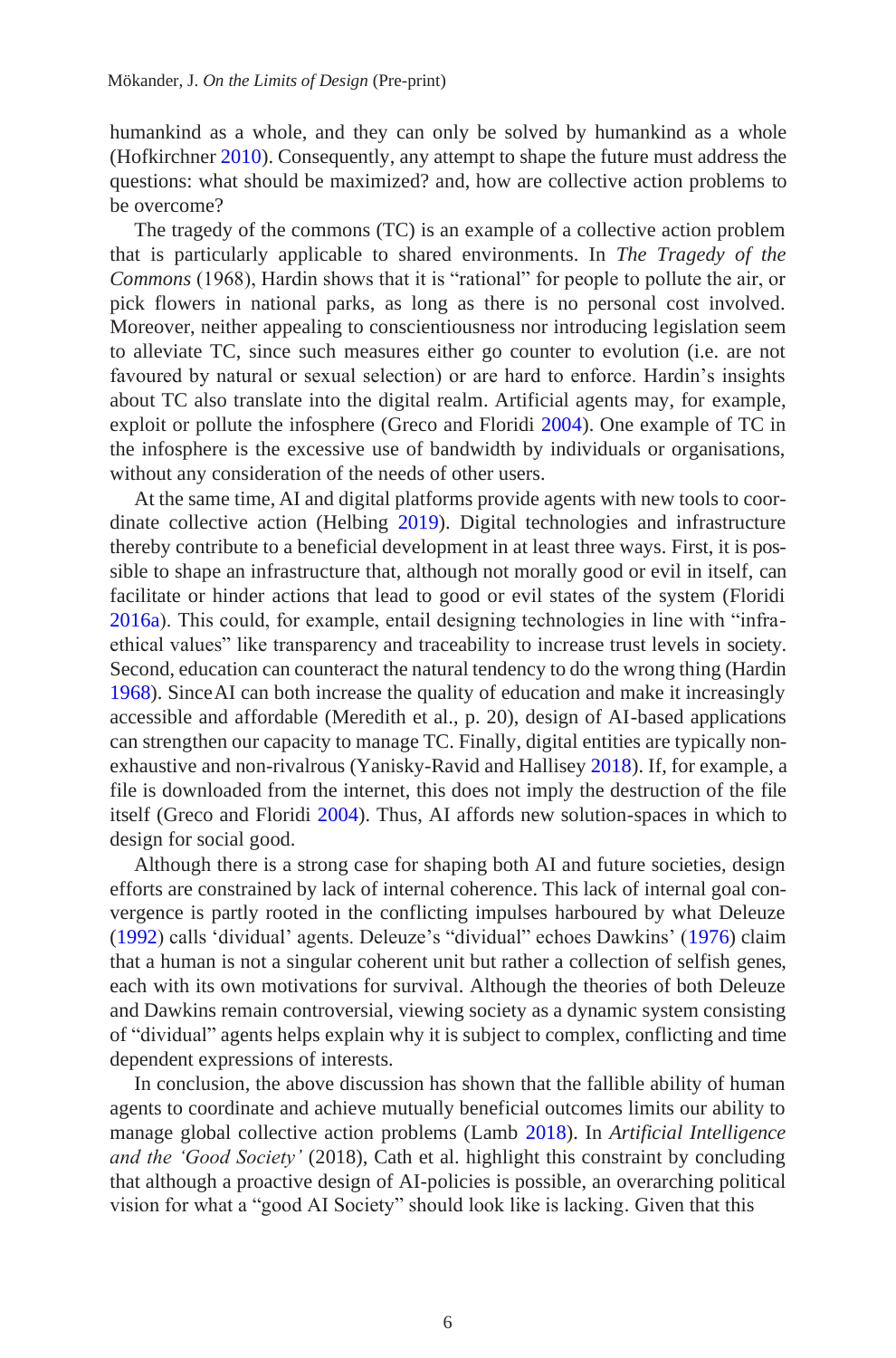shortcoming, as demonstrated by Hardin, is deeply rooted in human nature, thedifficulty to collectively construct, agree upon and implement preferable "models" remains an internal constraint to design AI for social good. This does not mean that TC cannot be managed. In fact, scholars like Nobel laureate Elinor Ostrom have proposed institutional mechanisms to overcome TC. Such strategies and mechanisms will be examined in section five. Next, however, I now turn to explore external limits of design.

#### **5 Cosmos, Taxis and the External Constraints on Design**

Floridi (2009) claims that the best way of tackling the new ethical challenges posed by ICTs is from a more inclusive approach, i.e. one that does not privilege the natural. The use of the term 'natural', as opposed to created or artificial, presupposes the existence of an objective reality. Following a long philosophical tradition ranging from Aristotle and Confucius to Spinoza, IE could thus be viewed as a naturalist theory (Hongladarom 2008). On the one hand, the fact that something is considered natural does not imply that it is morally good (Benn 1998). On the other hand, the existence of an objective reality limits the prospects of designing the same reality. Human beings operate in a space of affordances and constraints provided by technological artifacts and the rest of nature. Humans are thus "free with elasticity" (Floridi 2015). Given that social hierarchies can be viewed as structures that emerge from the interactions of individual agents (Collins 1994), similar constraints on design apply to societies. The question is therefore what is to be considered "natural" in the infosphere?

To address the above-mentioned question, it is helpful to recall Hayek's classical distinction between "cosmos" and "taxis". In *Law, Legislation and Liberty* (1973), Hayek first defines "order" as "elements of various kinds being so related to each other that we may learn, from our acquaintance with some spatial or temporal parts of the whole, to form correct expectations concerning the rest". Put differently, there must be some order and consistency in life. Subsequently, Hayek distinguishes between two kinds of order. Cosmos represents natural, spontaneous orders, whereas taxis represent manmade, constructed or artificial orders. Finally, Hayek suggests that cosmos and taxis follow different logics. Cosmos, or the natural, is complex, emergent, and cannot be said to have a purpose. "Emergence", in this case, implies that an entity can have properties its parts do not have on their own, and that randomness can give rise to orderly structures (Corning 2010). This leads Hayek to conclude that complex systems, including emergent phenomena like biological organisms or human societies, are not only hard to understand, but also hard to control and govern.

Hayek's insights carry significant relevance to the prospect of designing AI for social good. First, it is difficult to predict what outcomes even benign attempts to nudge society in a certain direction will have, given that complex systems often are subject to nonlinear feedback loops. Naive claims to "program good ethics into AI"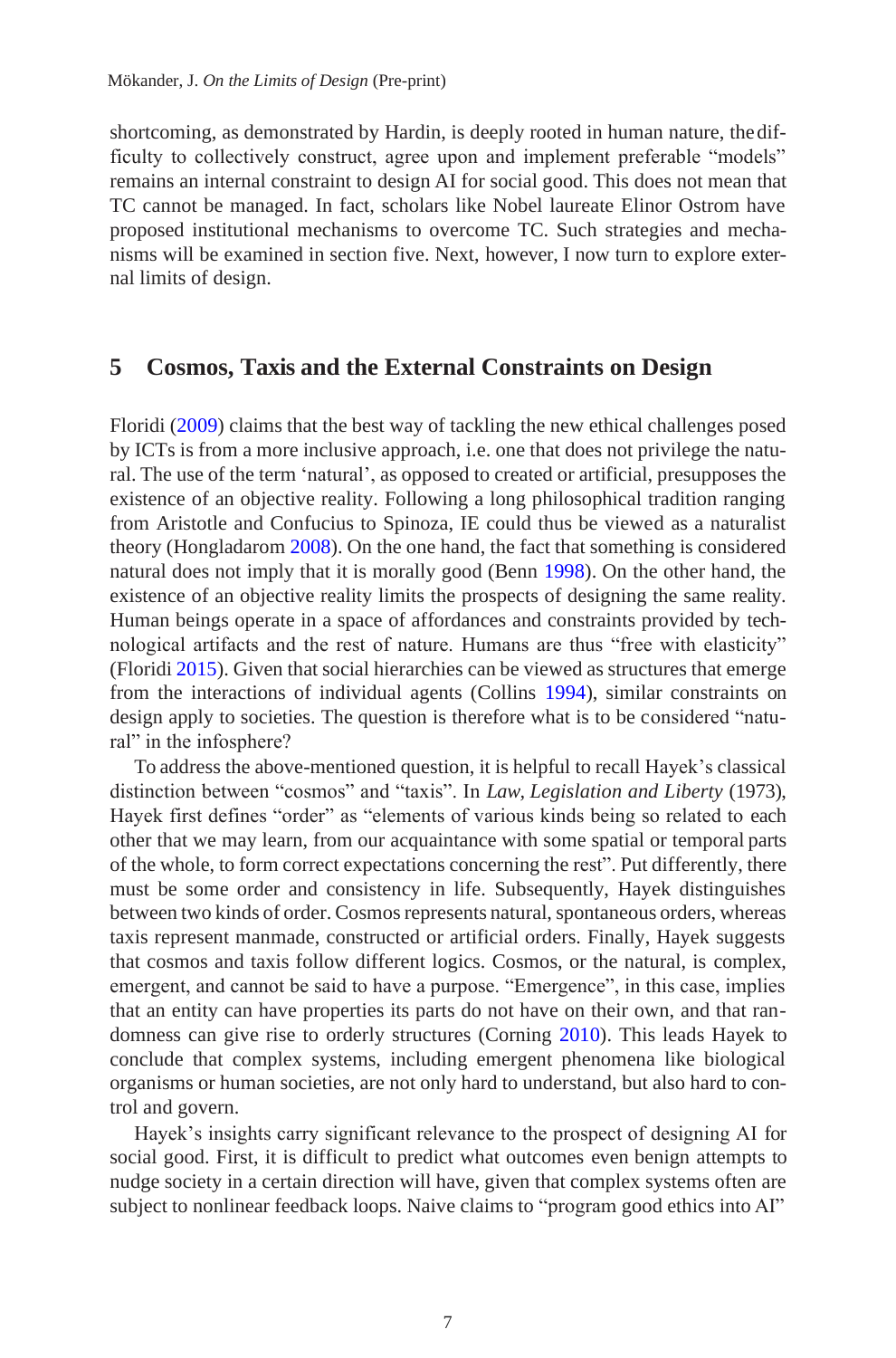(see e.g. Davis 2015) can thus be dismissed as too simplistic. Second, it is difficult to govern a multi-agent system, given that knowledge is distributed in society (Hayek 1945). The designer therefore depends on that other individuals, who are to cooperate, make use of knowledge that is not available to the central authority. Even if principles for how to design AI for social good can be established, questions about *how* these factors should be evaluated and by *whom* remain unanswered (Cowls et al. 2019). Third, the more complex a system is, the more the design effort is subject to unknown circumstances. Thus, while ICTs provide new tools for collecting, analysing and manipulating information (Taddeo and Floridi 2016), the emerging infosphere will be even more difficult to design than previous socio-technical environments.

Hayek's hesitation towards the ability of humans to control and design future societies is healthy. In fact, Alan Turing (1950) pointed out that it appears impossible to provide rules of conduct to cover every eventuality, even those arising from bounded systems like traffic lights. Since Turing's seminal paper, the positivistic reliance on concepts like "organisation" and "rationalism" has been further deconstructed by French postmodernists like Derrida and Foucault (Peet and Hartwick 2015). This, however, does not mean that we should accept a "laissez-faire" view on public policy. While foresight cannot map the entire spectrum of unintended consequences of AI systems, we may still identify preferable alternatives and risks mitigating strategies (Taddeo and Floridi 2018). We must therefore avoid the dual trap of surrendering to either technological determinism or moral relativism.

Given that societies are increasingly delegating risk-intensive processes to AI systems, such as granting parole, diagnosing patients and managing financial transactions (Cath et al. 2018b), we cannot abstain from engaging in design. Rather, design needs to be understood as a dynamic process of shaping technologies, policies and spaces in a complex, distributed and emergent multi-agent systems which are subject to constant feedback loops that alter the relationships between the entities. It is therefore essential that designs include an architecture for serendipity and leave room for continuous coevolution between and within socio-technicalsystems (Reviglio 2019).

Serendipity is understood as the art of discovering things by observing and learning from unexpected encounters and new information (Reviglio 2019). Since serendipity favours pluralism and innovation, while disfavouring efficiency and security, it is a design concept that resonates with the motto of IE "let a thousand flowers blossom". An architecture that allows for serendipity is also consistent with the nature of Hayek's cosmos. Consequently, although spontaneous orders impose external constraints on design, acknowledging and incorporating the need to balance factors like personalisation, generalisation and randomisation can help facilitate the design of AI for social good. Thus, the main point is that efforts to design future societies can be more successful by accounting for both the laws of cosmic orders and the complex characteristics of emergent phenomena.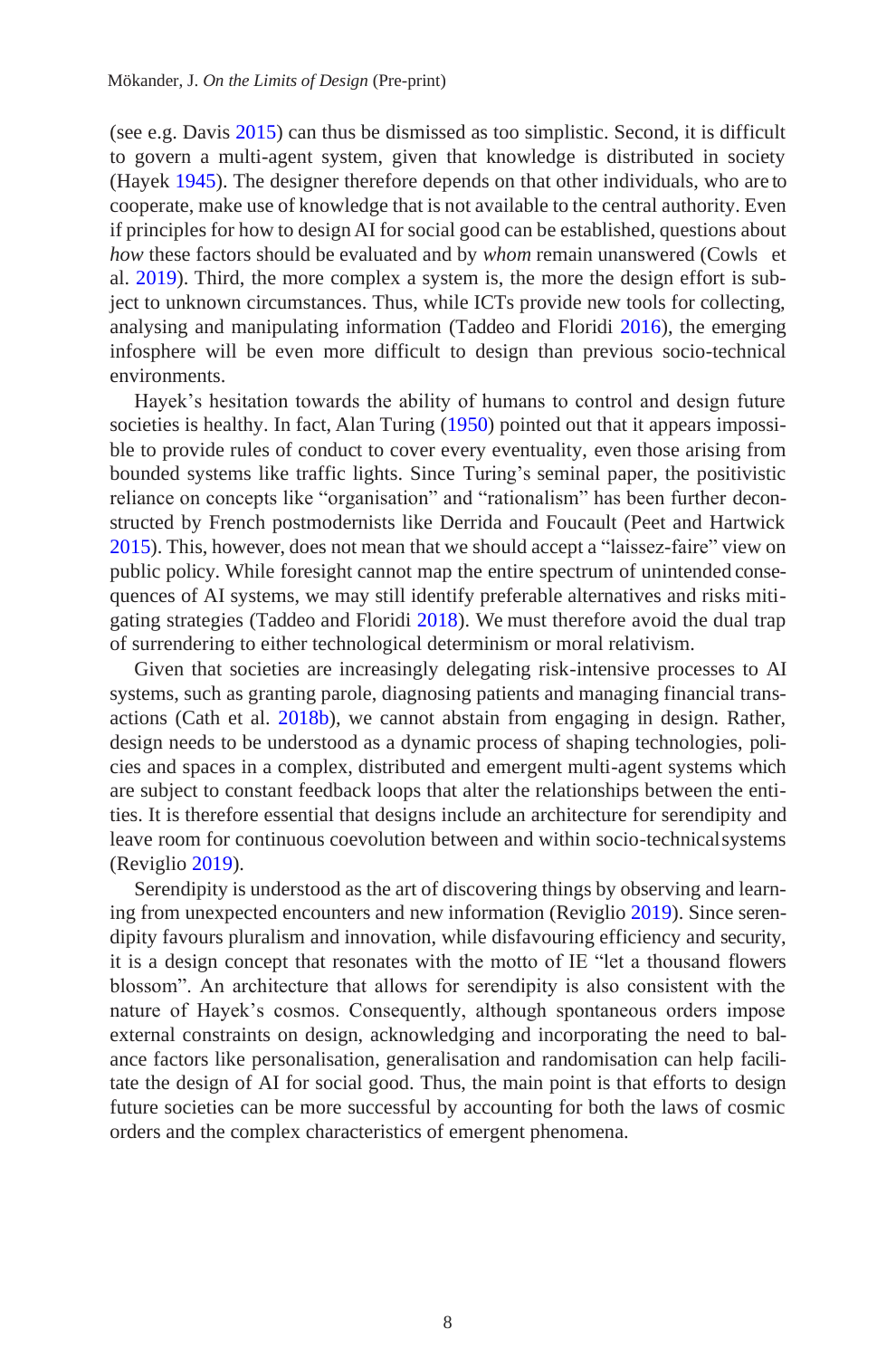#### **6 The Pilgrim's Progress**

The fact that a system is flawed does not imply that any other configuration of the system would be better. At the same time, the mere existence of a system does not imply that it cannot be improved. Policy makers are therefore continuously striking a balance between respecting the complexity of emergent systems, on the one hand, with efforts to design deliberate orders to further specific goals, on the other hand. While this chapter has identified both internal and external constraints on human efforts to design, it also acknowledges that efforts to design AI for social good can help shape future societies and that such efforts can be implemented more or less successfully. How then can policy makers account for the limits of design while designing purposeful policies? Although answering this question is beyond the scope of this chapter, at least five design principles follow directly from the above analysis of the limits of design. These are presented below to serve as a starting point for guiding policy makers in their efforts to design AI for social good.

#### *6.1 Holistic Design*

Complex problems cannot be solved by breaking them up into solvable pieces because the different parts tend to interact in non-linear ways (Lamb 2018). While an analytical approach attempts to break down a problem and address its individual components, a holistic approach attempts problem solving at the same level of complexity as the issue itself (Holland 2014). Taking a holistic approach to design is particularly important when adopting LoAi, both because the class of moral agents is expanded and because the concept of "environmental flourishing" becomes increasingly abstract. A holistic approach is synonymous with what Meadows and-Wright (2009) calls "system thinking", i.e. that compromises and trade-offs are necessary. Moral evil is therefore, as Floridi (2010) puts it, unavoidable and the real effort lies in limiting it and counterbalancing it with more moral good.

#### *6.2 Dual System Approach*

Any design solution proposed for a particular problem has to fight its way through two complex systems: first the problem-solving system, then the problem system (Lamb 2018). If, for example, a company wants to boost growth, the management must not only calibrate its business processes to beat the competition, but also convince its own organisation about the proposed changes. Similarly, policy makers need to anchor policies and blueprints for future societies in consultation with academic experts, the private sector and the civil society early and consistently. This entails that those affected by the rules can participate in modifying them (Ostrom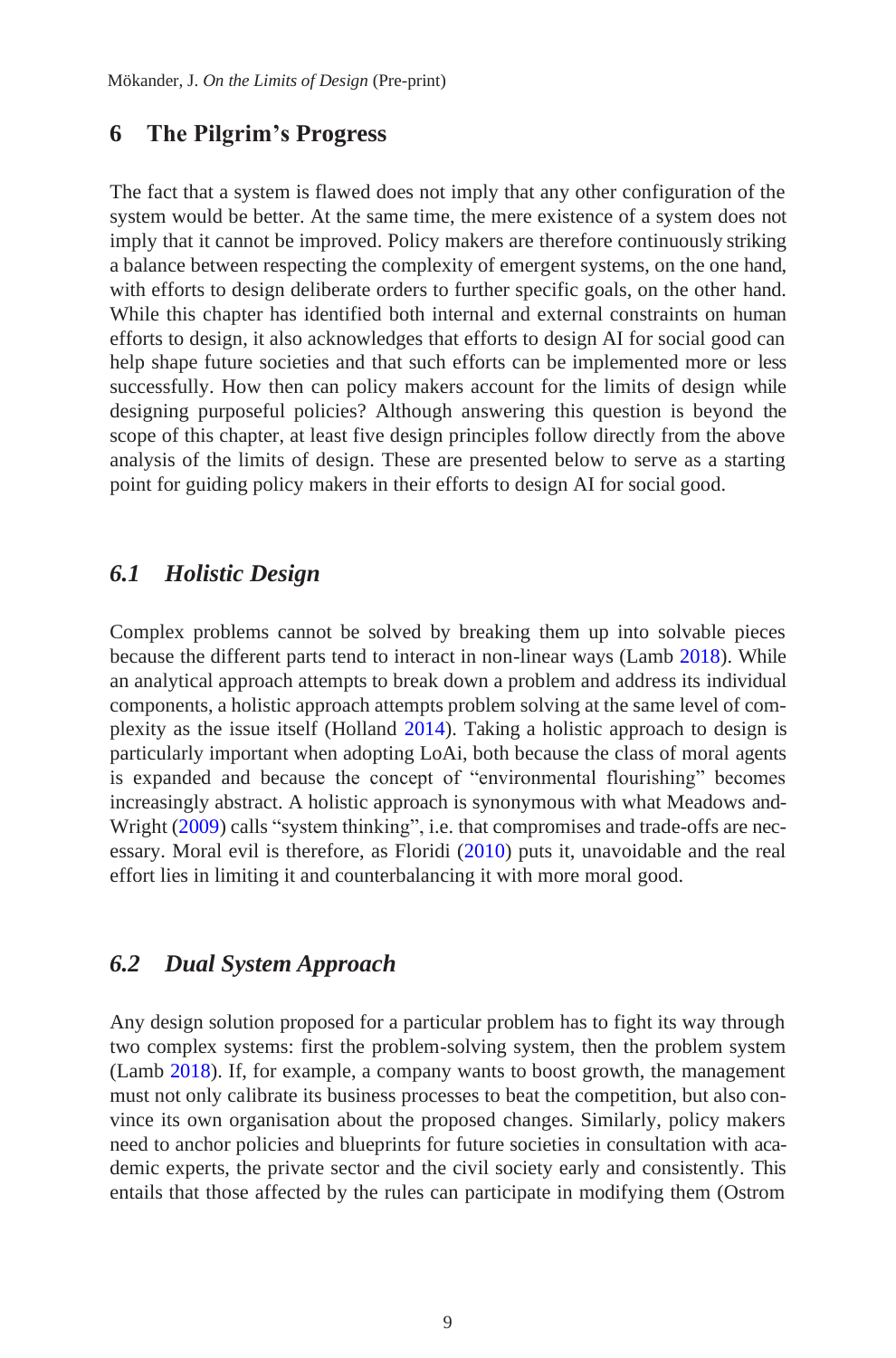1990). A necessary, but insufficient, criteria for successful design is thus that blueprints are shared and supported by different agents in distributed systems and coherent with the spontaneous orders that constrain the solution-space.

#### *6.3 Gradual Implementation*

It is impossible to completely replace the spontaneous order with established organisation (Hayek 1973b). Put differently, society rests and will continue to rest on both spontaneous orders and on deliberate organisation. By applying gradual implementation of design strategies, policy makers can monitor system feedback and adapt to it. Although conceptually based on the experimental method of scientific knowledge creation, gradual implementation does not presuppose the possibility to acquire perfect knowledge or absolute truth. On the contrary, there is no greater error in science than to believe that just because some mathematical calculation has been completed, some aspect of nature is certain (Whitehead 1929). Consequently, any designeffort must balance visionary power with humility even when practicing gradual implementation.

# *6.4 Tolerant Design*

There is a tension between the ontocentric moral laws of Information Ethics, on the one hand, and anthropocentric values of the human agents who consciously attempt to design the infosphere, on the other hand (Hofkirchner 2010). This dilemma of toleration is well known within the social sciences; how can an agent be respectful towards another agent's choices while attempting to influence or regulate the same choices from an altruistic perspective? (Floridi 2015). Efforts to design AI for social good must therefore abide by what Floridi (2016b) calls "tolerant paternalism" or "responsible stewardship". In practice, this means that policy makers can influence individual agents positively through "nudging" on an informational level, while safeguarding toleration and respect to individual preferences on a structural level.

## *6.5 Design for Serendipity*

There is a tension between the accuracy of a system and the extent to which it allows for serendipity, a key feature of environmental flourishing (Reviglio 2019). In essence, designing information architectures for serendipity increases the diversity of entities and encounters. Serendipity can thus be conceived as a design principle able to strengthen pluralism (Reviglio 2019). Pluralism is particularly important in self-organised systems, i.e. phenomena in which the order is not the result of an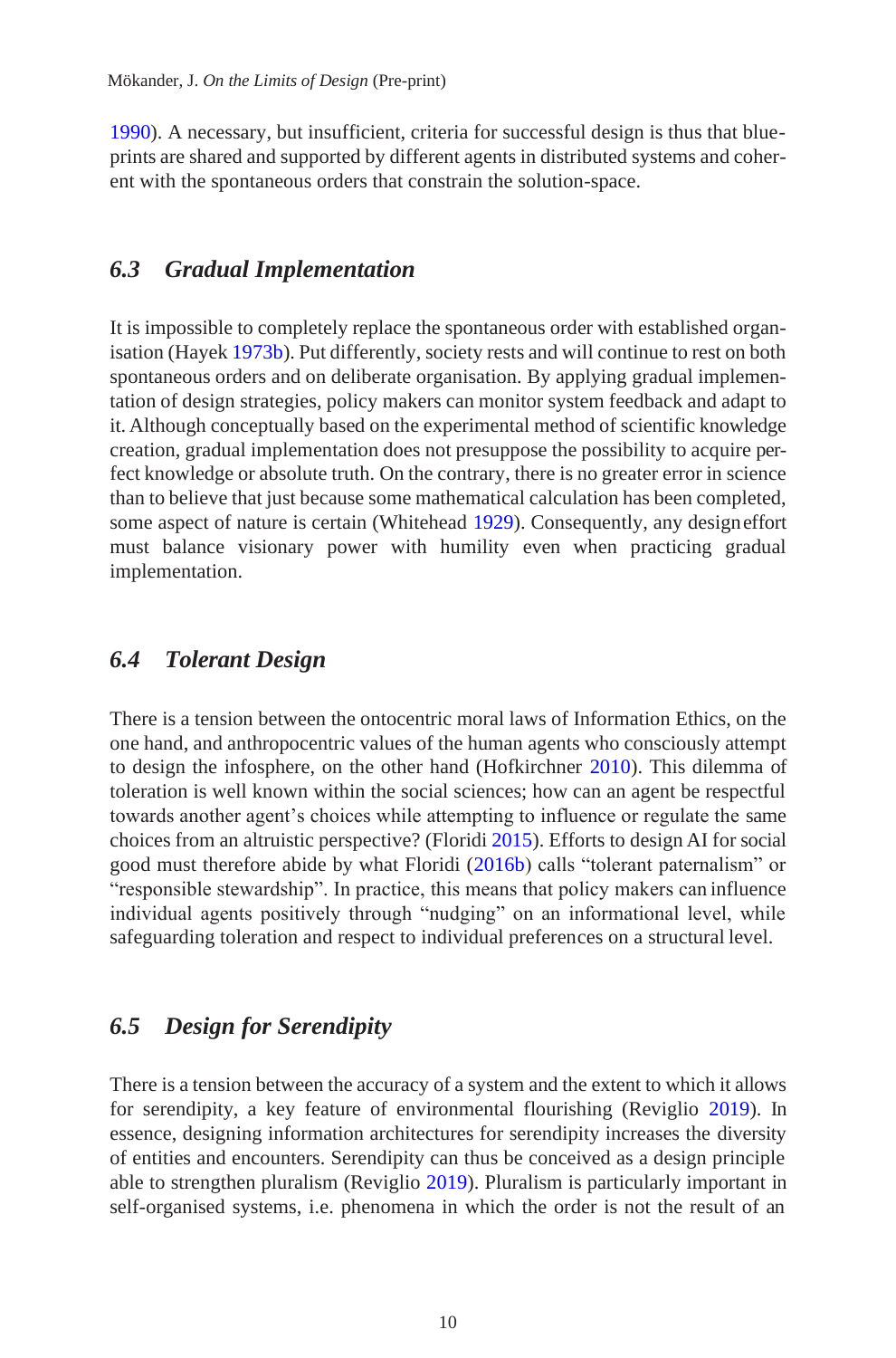external intervention, but the outcome of local mechanisms iterated along thousands of interactions (Caldarelli and Catanzaro 2012). Given that the moral laws of IE do not discriminate between agents of different nature, increased plurality in biological, informational and hybrid systems contribute to the flourishing of the infosphere. Consequently, good design architecture must leave room for serendipity by balancing personalisation, generalisation and randomisation.

#### **7 Conclusions**

The digital revolution has led to a reontologisation of the world (Floridi 2011). In particular, the merger of the virtual and physical realities has led to a decoupling of hitherto coupled concepts, like use and ownership or location and presence (Floridi 2017). As humans become increasingly dependent on ICTs, we simultaneously contribute to shaping the infosphere. Not only engineers and software developers, but also users of technologies and citizens in general, help define the human "onlife" experience through their actions, choices and designs. Consequently, we inevitably shape both the technological systems we use and the social structures in which we live. The question, therefore, is whether we do so unknowingly or through conscious design?

At the same time, there are limits to design. First, design is constrained by conflicting internal interests. The logic of design presupposes a blueprint, or a model, which subsequently identifies a structure which belongs to a system under transformation (Floridi 2017). However, given that both "dividual" agents experience conflicting impulses (Deleuze 1992), and that societies are subject to collective action problems (Hardin 1968), a design model is difficult to agree upon. The lack of internal coherence thus constrains our attempts to design AI for social good from within. This internal limitation raises questions like: Which model should be used? How can tensions between partially conflicting normative values, like e.g. privacy and accuracy, be managed? What does a good AI society mean? Who is to decide? And, by what mechanism are design efforts coordinated?

Second, design is constrained by the spontaneous orders of the external environment. Any collaborative effort, including design, will thus always rest on both deliberate organisation and the abstract laws of complex systems (Hayek 1973a). Both the distributed nature of knowledge in society and the need for logic of lower-order systems to be compatible with higher-order systems put external constraints on our ability to design AI for social good. These external limitations raise questions like: Which are the domain-specific limitations imposed by cosmos on human design and organisation? How can systems be designed for accuracy and efficiency, while allowing for serendipity? And, how do we mitigate the risks associated with nonlinear changes in complex systems when attempting to design interventions based on limited information?

While it is beyond the scope of this chapter to answer the questions posed above, some guidance for how policy makers can support human efforts to design AI for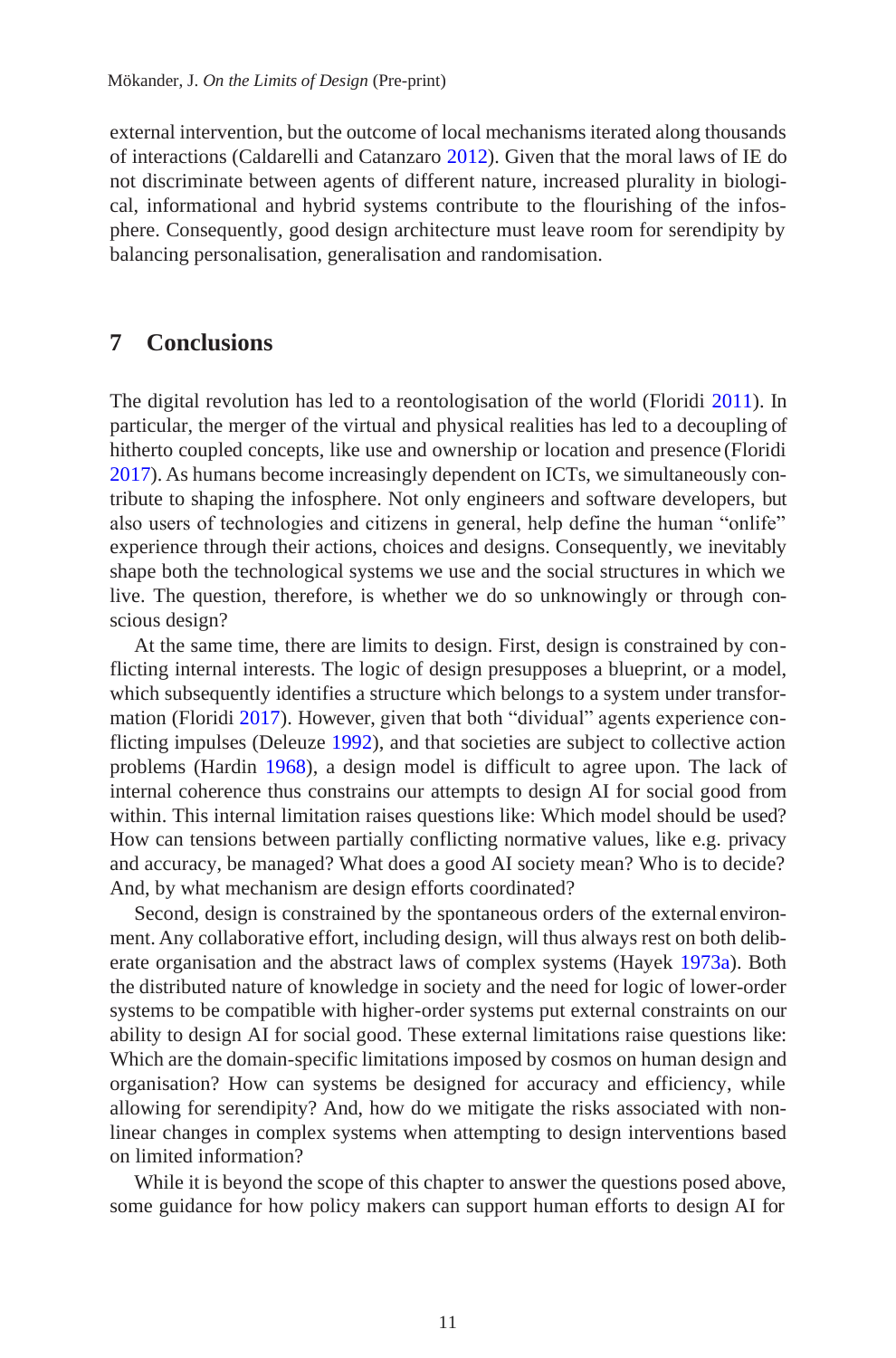social good has been identified. First, design approaches need to be holistic and gradually implemented, both to anchor visions for the future amongst broader populations and to enable continuous evaluation of the non-linear effects of changes in complex socio-technical environments. Moreover, a tolerant paternalism must avoid optimising design efforts on individual system properties like efficiency, freedom or equality alone. Rather, design efforts need to continuously manage tensions between conflicting values through robust multiple-criteria analysis that regards the potential impact of unknown parameters. Strategies to achieve this aim could, for example, include allowing for generalisation alongside personalisation, or to introduce randomness in systems designed for accuracy.

The limitations identified in this chapter do not imply that attempts to design AI for social good are futile or undesirable. In fact, the opposite is true; properly designed, AI can contribute to the flourishing of the entire infosphere. It is, however, only by acknowledging the limits of design, and accounting for these constraints by adopting strategies that allow for plurality, serendipity and emergent phenomena, that mankind will be conceptually equipped to design AI for social good.

## **References**

- AI HLEG (2019) Ethics guidelines for trustworthy artificial intelligence.  $32$ (May), 1–16
- Bencivenga E (2017) Big data and transcendental philosophy. Philos Forum 48(2):135–142. <https://doi.org/10.1111/phil.12150>
- Benn P (1998) Ethics. UCL Press, London, UK
- Caldarell G, Catanzaro M (2012)Networks: a very short introduction. Oxford University Press
- Cath C, Cowls J, Taddeo M, Floridi L (2018a) Governing artificial intelligence: ethical, legal and technical opportunities and challenges. Philos Trans R Soc A Math Phys Eng Sci 376 (2133). <https://doi.org/10.1098/rsta.2018.0080>
- Cath C, Wachter S, Mittelstadt B, Taddeo M, Floridi L (2018b) Artificial Intelligence and the 'Good Society': the US, EU, and UK approach. Sci Eng Ethics 24(2):505–528. [https://doi.](https://doi.org/10.1007/s11948-017-9901-7) [org/10.1007/s11948-017-9901-7](https://doi.org/10.1007/s11948-017-9901-7)
- Collins R (1994) Four sociological traditions (Rev. and expanded...). Oxford University Press, New York, Oxford
- Corning PA (2010) The re-emergence of emergence, and the causal role of synergy in emergent evolution. Synthese 185(2):295–317[. https://doi.org/10.1007/s11229-010-9726-2](https://doi.org/10.1007/s11229-010-9726-2)
- Cowls J, King T, Taddeo M, Floridi L (2019) Designing AI for social good: seven essential factors. SSRN Electron J:1–26[. https://doi.org/10.2139/ssrn.3388669](https://doi.org/10.2139/ssrn.3388669)
- Davis E (2015) Ethical guidelines for a superintelligence. Artif Intell 220:121–124. [https://doi.](https://doi.org/10.1016/j.artint.2014.12.003) [org/10.1016/j.artint.2014.12.003](https://doi.org/10.1016/j.artint.2014.12.003)
- Dawkins R (1976) The selfish gene. Oxford University Press, Oxford
- Deleuze G (1992) Postscript on the societies of control. 59, 3–7
- Floridi L (2008) The method of levels of abstraction. Mind Mach 18(3):303–329. [https://doi.](https://doi.org/10.1007/s11023-008-9113-7) [org/10.1007/s11023-008-9113-7](https://doi.org/10.1007/s11023-008-9113-7)
- Floridi L(2009)The information society and its philosophy: introduction to the special issue on "the philosophy of information, its nature, and future developments". Inform Soc 25(3):153–158. <https://doi.org/10.1080/01972240902848583>
- Floridi L (2010) Information: a very short introduction. Oxford University Press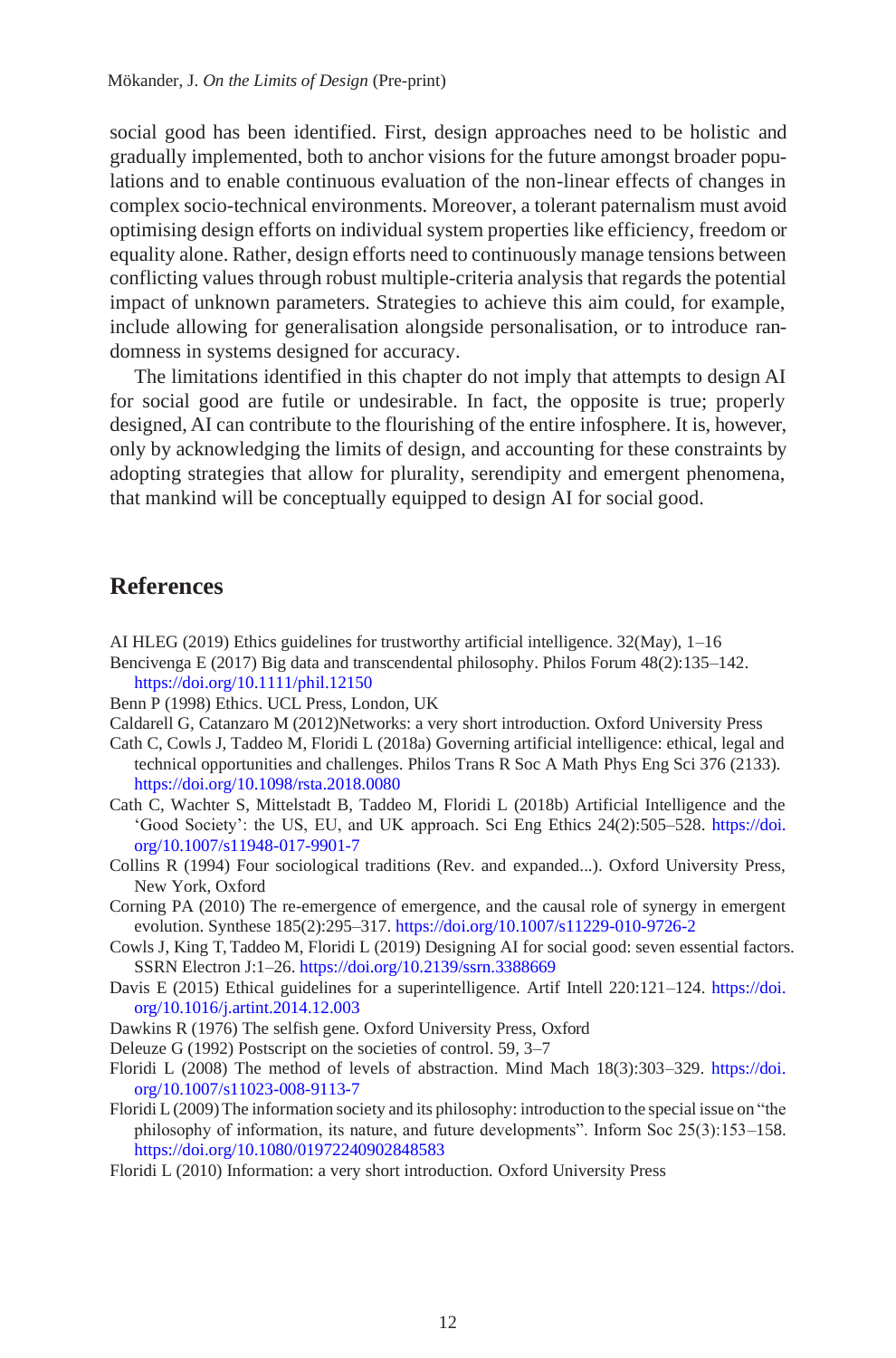- Floridi L (2011) The philosophy of information (Vol. 15). https://doi.org/10.1093/acprof: oso/9780199232383.001.0001
- Floridi L (2014a) The 4th revolution: how the infosphere is reshaping human reality, Oxford
- Floridi L (2014b) The ethics of information. Oxford University Press
- Floridi L (2015)The onlife manifesto: being human in a hyperconnected era.The Onlife Manifesto: Being Human in a Hyperconnected Era. pp1–264. <https://doi.org/10.1007/978-3-319-04093-6>
- Floridi L (2016a) Faultless responsibility: on the nature and allocation of moral responsibility for distributed moral actions. Philos Trans Roy Soc A Math Phys Eng Sci374(2083). [https://doi.](https://doi.org/10.1098/rsta.2016.0112) [org/10.1098/rsta.2016.0112](https://doi.org/10.1098/rsta.2016.0112)
- Floridi L (2016b) Tolerant Paternalism: pro-ethical design as a resolution of the dilemma of toleration. Sci Eng Ethics 22(6):1669–1688. <https://doi.org/10.1007/s11948-015-9733-2>
- Floridi L (2017) The logic of design as a conceptual logic of information. Mind Mach 27(3):495– 519.<https://doi.org/10.1007/s11023-017-9438-1>
- Floridi L (2018) Soft ethics and the governance of the digital. Philos Technol 31(1)[. https://doi.](https://doi.org/10.1007/s13347-018-0303-9) [org/10.1007/s13347-018-0303-9](https://doi.org/10.1007/s13347-018-0303-9)
- Floridi L, Cowls J (2019) A unified framework of five principles for AI in society. Harvard Data Sci Rev 1:1–13[. https://doi.org/10.1162/99608f92.8cd550d1](https://doi.org/10.1162/99608f92.8cd550d1)
- Floridi L, Sanders JW (2004) On the morality of artificial agents. Mind Mach 14(3):349–379. https://doi.org/10.1023/B:MIND.0000035461.63578.9d
- Greco GM, Floridi L (2004) The tragedy of the digital commons. Ethics Inf Technol 6(2):73–81. <https://doi.org/10.1007/s10676-004-2895-2>
- Hardin G (1968) The tragedy of the commons. (June)
- Hayek FA von (1945) The use of knowledge in society. Am Econ Rev 35(4):7–15. [https://doi.org/1](https://doi.org/10.4324/9780080509839-7) [0.4324/9780080509839-7](https://doi.org/10.4324/9780080509839-7)
- Hayek FA von (1973a) Cosmos and taxis. Law Legisl Liberty 1:35–54
- Hayek FA von (1973b) Law, legislation and liberty : a new statement of the liberal principles of justice and political economy, London
- Helbing D (2019) Towards digital enlightenment.<https://doi.org/10.1007/978-3-319-90869-4>
- Hepburn RW (1984) "Wonder" and other essays : eight studies in aesthetics and neighbouring fields. Edinburgh University Press, Edinburgh
- Hofkirchner W (2010) How to design the infosphere: the fourth revolution, the management of the life cycle of information, and information ethics as a macroethics. Knowl Technol Policy 23(1– 2):177–192[. https://doi.org/10.1007/s12130-010-9108-6](https://doi.org/10.1007/s12130-010-9108-6)
- Holland JH (2014) Complexity: a very short introduction. Oxford University Press
- Hongladarom S (2008) Floridi and Spinoza on global information ethics. Ethics Inf Technol 10(2– 3):175–187[. https://doi.org/10.1007/s10676-008-9164-8](https://doi.org/10.1007/s10676-008-9164-8)
- Hume D (1739) A treatise of human nature. London: printed for John Noon
- Jonas H, Herr D (1984) The imperative of responsibility: in search of an ethics for the technological age. University of Chicago Press, Chicago
- Kolev S (2018) F. A. Hayek*,* Gemeinschaft and Gesellschaft, globalization and digitalization Lamb
- R (2018) Collective strategy: a framework for solving large-scale social problems. FFI Res Brief 18(6):611[. https://doi.org/10.1016/S1473-3099\(18\)30302-5](https://doi.org/10.1016/S1473-3099(18)30302-5)
- Leslie D (2019) Understanding artificial intelligence ethics and safety: a guide for the respon- sible design and implementation of AI systems in the public sector 97. [https://doi.org/10.5281/](https://doi.org/10.5281/zenodo.3240529) [zenodo.3240529](https://doi.org/10.5281/zenodo.3240529)
- Margetts H, Dorobantu C (2019) Rethink government with AI. Nature 568(7751):163–165. [https://](https://doi.org/10.1038/d41586-019-01099-5) [doi.org/10.1038/d41586-019-01099-5](https://doi.org/10.1038/d41586-019-01099-5)
- Meadows DH, Wright D (2009) Thinking in systems: a primer, London
- Milano S, Taddeo M, Floridi L (2019) Recommender Systems And Their Ethical Challenges. SSRN Electron J:1825–1831
- Mittelstadt B (2019)AI ethics too principled to fail? SSRN Electr J 1–15. [https://doi.org/10.2139/](https://doi.org/10.2139/ssrn.3391293) [ssrn.3391293](https://doi.org/10.2139/ssrn.3391293)